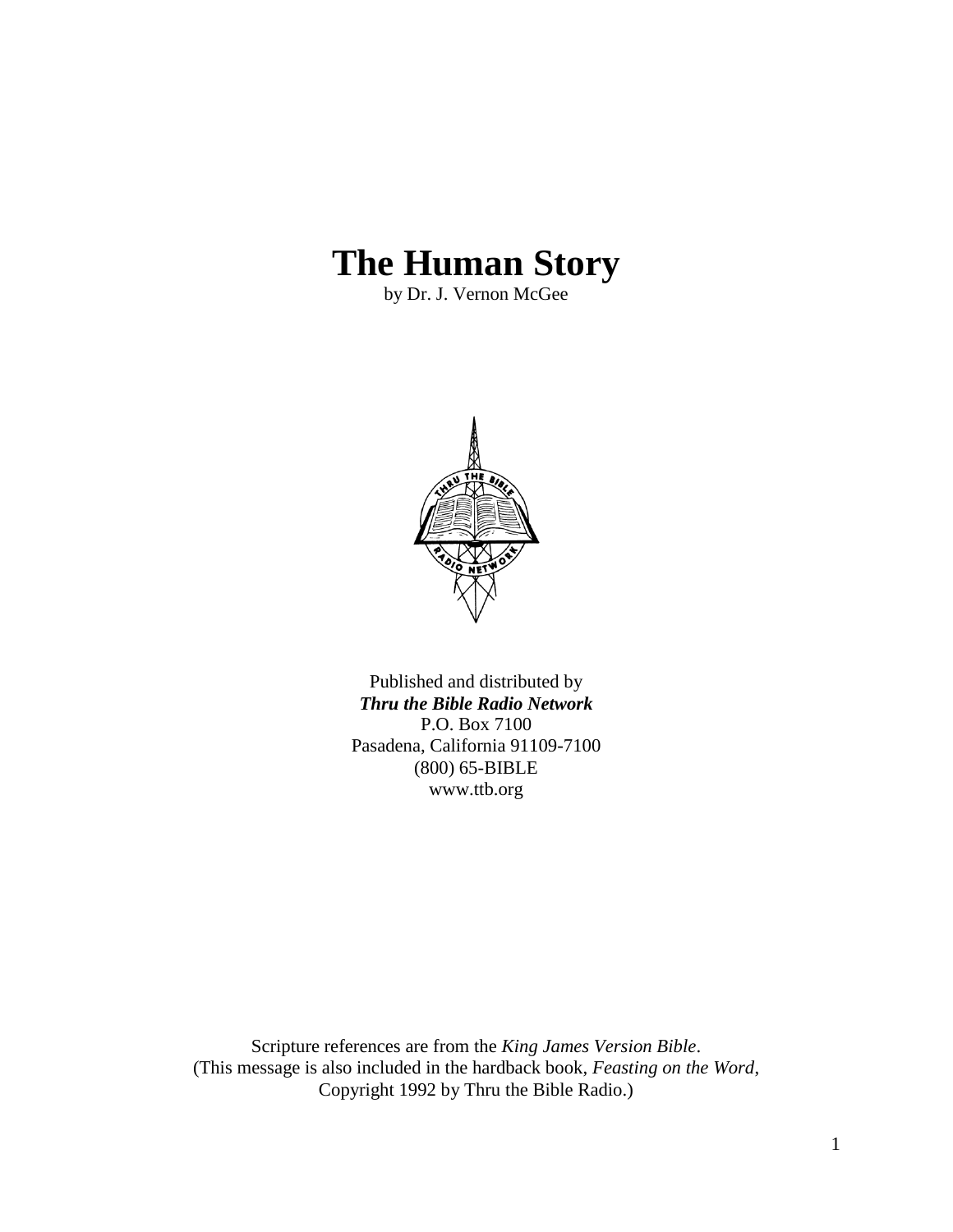There is a question which every thinking mind has asked. You have asked it. It has even invaded the field of nursery rhyme as found in George MacDonald's poem:

> *Where did you come from, baby dear? Out of the everywhere into the here.*

"Whence came man?" has been the common question down through the ages, and it demands an answer. The statement of reply given in this little rhyme is neither scripturally nor biologically accurate, but it faces the problem of origin.

Where did the human race begin? What is the origin of man? Many explanations have been offered. Some have been popular for awhile and then discarded as lacking evidence. When I was sixteen years old I read Darwin's *Origin of Species* and then his *Origin of Man.* But Darwinian evolution is discredited today.

Dr. Arnold Brass made a tremendously revealing statement in his little pamphlet concerning Dr. Haeckel, an evolutionist. He said that Dr. Haeckel published forgeries in his book to prove his theory. Dr. Haeckel, admitting he had done that, replied saying,

I should feel utterly condemned and humiliated by the admission were it not that hundreds of the best observers and most reputable biologists lie under the same charge. The great majority of all morphological, anatomical, historical, and embryological diagrams are not true to nature, but are more or less doctored, systematized, and reconstructed.

And it was Dr. Watson, the great English evolutionist, who made the statement, "Evolution is a theory universally accepted, not because it could be proven to be true, but because the only alternative – special creation – was clearly incredible."

One of the reasons, I suppose, for the acceptance of evolution by so many is that it offers an "out" for man so that he does not have to accept the biblical account of creation. Without evolution man today is on the horns of a dilemma and has no theory. One agnostic recently declared, "We do not have to offer an explanation for the origin of man." In spite of his statement, man's mind cries out and wants a reply to the question, "Whence came man?"

#### **The Act of Creation**

For more than three thousand years Scripture has presented a written record of the origin of man. At first it had to overcome the superstition and idolatry of bygone days, and today it withstands the speculation of this agnostic, scientific age. The biblical account is couched in noble terms; it is written in lofty language. The latest findings, when laid parallel with the Genesis account, give cause for singing the Hallelujah Chorus. How majestic Genesis reads in our day!

As important as man is in our thinking, the Bible does not open with the story of his creation. It opens with the fact of God; He is the One who is preeminent in this Book. Should the whole world turn to atheism it would not alter the fact that there is a God and that He created all things.

God's first act of creation was to bring into existence the heavens and the earth. One summer I had the privilege of listening to Mr. Chestnut, a wonderful Christian layman who at that time headed up General Electric's Department of Research. He told us that it has been demonstrated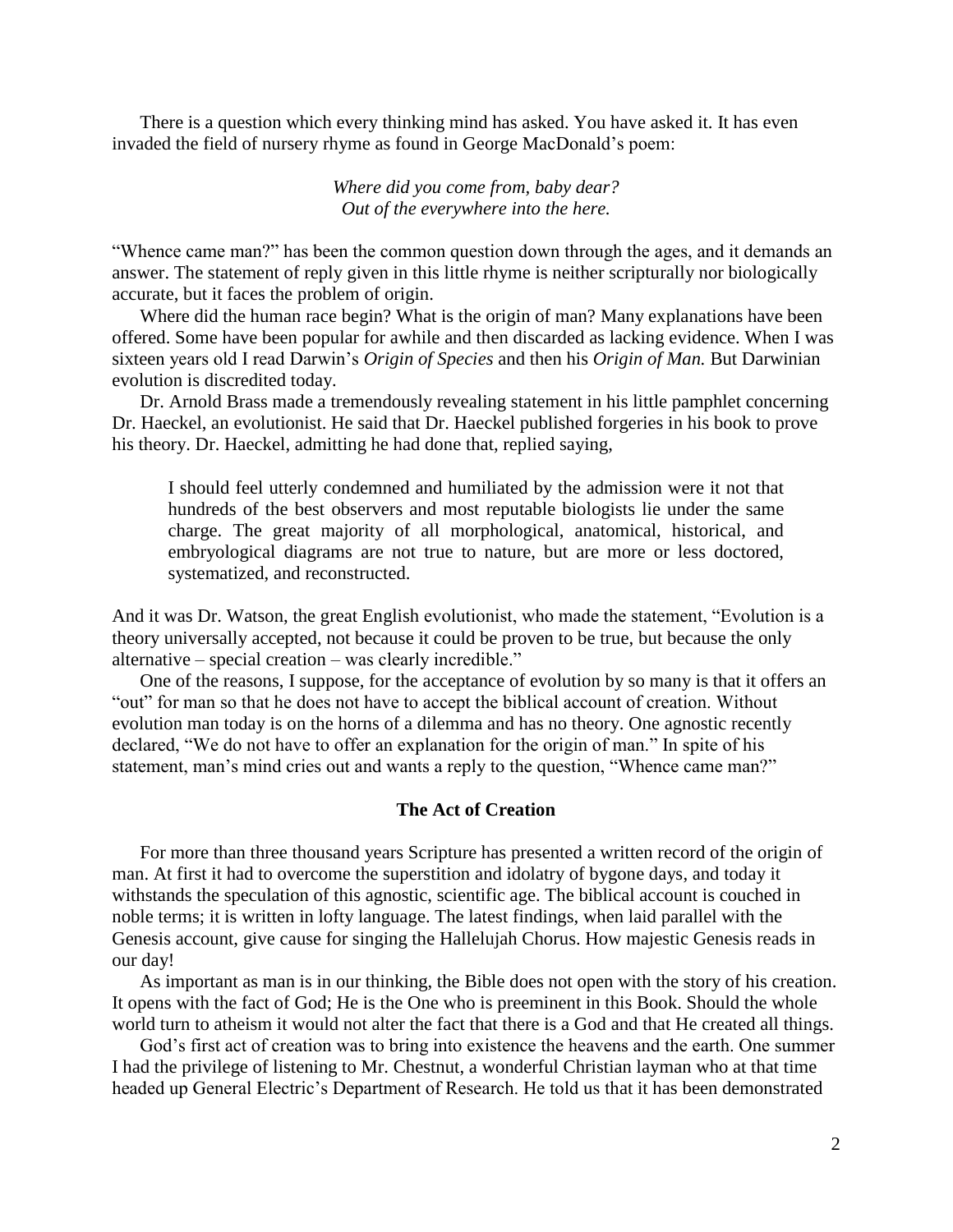in the laboratory that matter can be created out of energy. This is a more difficult process than that of breaking down the atom, but it has been accomplished. Having told us this, Mr. Chestnut then cited this profound passage from God's Word:

# *Through faith we understand that the worlds were framed by the word of God, so that things which are seen were not made of things which do appear.*  (Hebrews 11:3)

In other words, energy and power have been translated into matter. The Word of God is "living and powerful." God spoke and energy was translated into matter. This fact we have understood by faith. Today it is demonstrated in the laboratory.

Let us get another thing clear in our thinking. Genesis was not written as a scientific statement. Does that surprise you? I thank God that it was not, and here is my reason for that statement: It will compare with present-day scientific statements, but science is a changing subject, and if Genesis were written in the science of the hour it would be wrong twenty years from today. The nebular hypothesis of the French astronomer Pierre Laplace was good science a hundred years ago, but it is now discarded. Man changes his theories as he progresses in searching. No, the Genesis record is a *religious* record, and we should learn to compare it with the cosmogonies of that day.

Does the Genesis record contain scientific error? Constantly we hear the accusation that it does. A few years ago we were told that it would not stand, for it mentions light on the first day and does not mention the sun, moon, or stars until the fourth day and that light cannot be had without light-holders. But Genesis was accurate in those days of scientific attack, for we now know that there was light before there were light-holders, for cosmic light is a light that needs no light-holder. So the Genesis account stands.

#### *In the beginning God created the heaven and the earth.* (Genesis 1:1)

I hold the view that following God's creative act a great catastrophe occurred – earth *became* without form and void. A curtain went down on the pre-Adamic creation, an iron curtain. There was, and is, no penetration of that curtain, and anything man says is pure speculation. You can put behind that curtain all the ages you may care to for this earth, but never forget that you are dealing with a God of eternity, and this little earth on which we live may have been here a long time – perhaps millions, billions, or terms of years known only in the language of eternity. Our God of eternity is not crowded for time. He has eternity behind Him, He has eternity before Him – and what are a few billions of years in His economy?

#### **The Record of Man**

What many consider six days of creation in Genesis 1, I believe to be *renovation,* preparatory for a new tenant arriving. When man is created, and we are vitally concerned with him, this little earth becomes the center of interest in the universe so far as the Bible record is concerned. Formerly it was uranic – pertaining to the heavens; then the record changes to the geocentric – pertaining to the earth as the center. The telescope has been laid aside and now the microscope comes into use. No longer is it the study of the macrocosm – the universe, but the microcosm – man, human nature.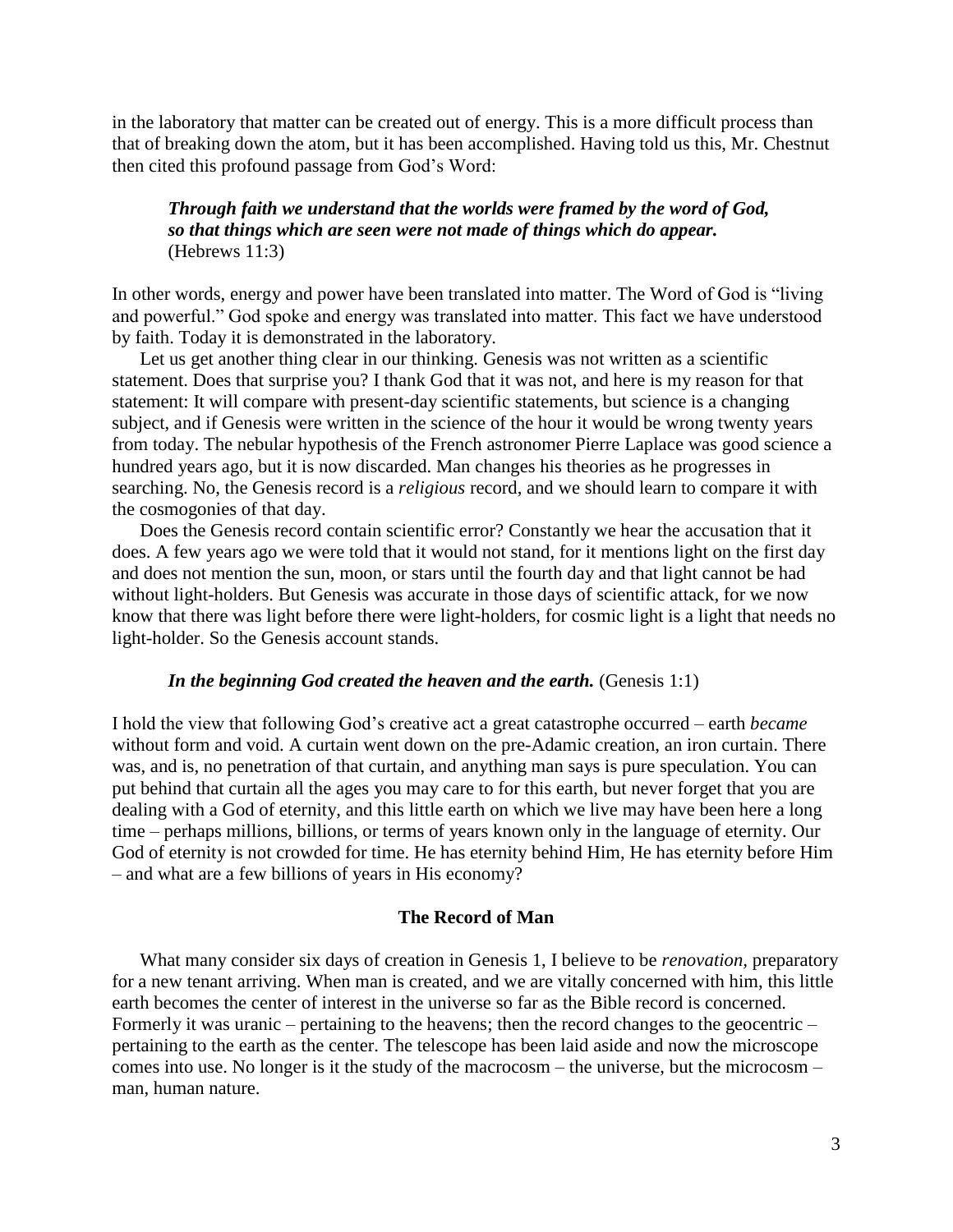Here is the record that is given:

# *These are the generations of the heavens and of the earth when they were created, in the day that the LORD God made the earth and the heavens.* (Genesis 2:4)

Now I have discovered that each time I read the Scriptures I find something new. It has been embarrassing for me to find something new in so familiar a chapter as this, but this I have done. Notice how it reads, "These are the generations of the heavens and of the earth.…" The heavens are mentioned first. Then when He begins to talk about man it reads: "In the day that the LORD God made the earth and the heavens." There is a right about-face; the earth becomes the center of interest because man is to be created and put on this earth.

Now here we note a word, the use of which is peculiar to Genesis. It is the word *generations,* and every time it is used it always gives the generations that are to follow, and the generations of the heavens and the earth are the generations of man. Now notice something that is quite wonderful, and keep in mind that when He speaks of the generations of the earth He is not speaking of what has preceded, but of what follows – He speaks of results and not causes; it is a superscription not a subscription – and the creation of man follows. Will you notice it:

# *And the LORD God formed man of the dust of the ground, and breathed into his nostrils the breath of life; and man became a living soul.* (Genesis 2:7)

Man is at once the offspring of heaven and earth. These are the generations of the heavens and the earth, and now God takes dust – man is of the earth and earthy – but God breathes into his nostrils the breath of life. Man is not only of the earth, but man is of heaven. In fact, three stages are given here of creation:

(1) The creation of the world of matter:

# *In the beginning God created the heaven and the earth.* (Genesis 1:1)

(2) The creation of life:

*And God created great whales, and every living creature that moveth, which the waters brought forth abundantly, after their kind, and every winged fowl after his kind: and God saw that it was good.* (Genesis 1:21)

(3) The creation of man with spiritual capacities:

# *So God created man in his own image, in the image of God created he him; male and female created he them.* (Genesis 1:27)

These three phases find their conclusion in Paul's great statement: "… your whole spirit and soul and body be preserved blameless unto the coming of our Lord Jesus Christ" (1 Thessalonians 5:23).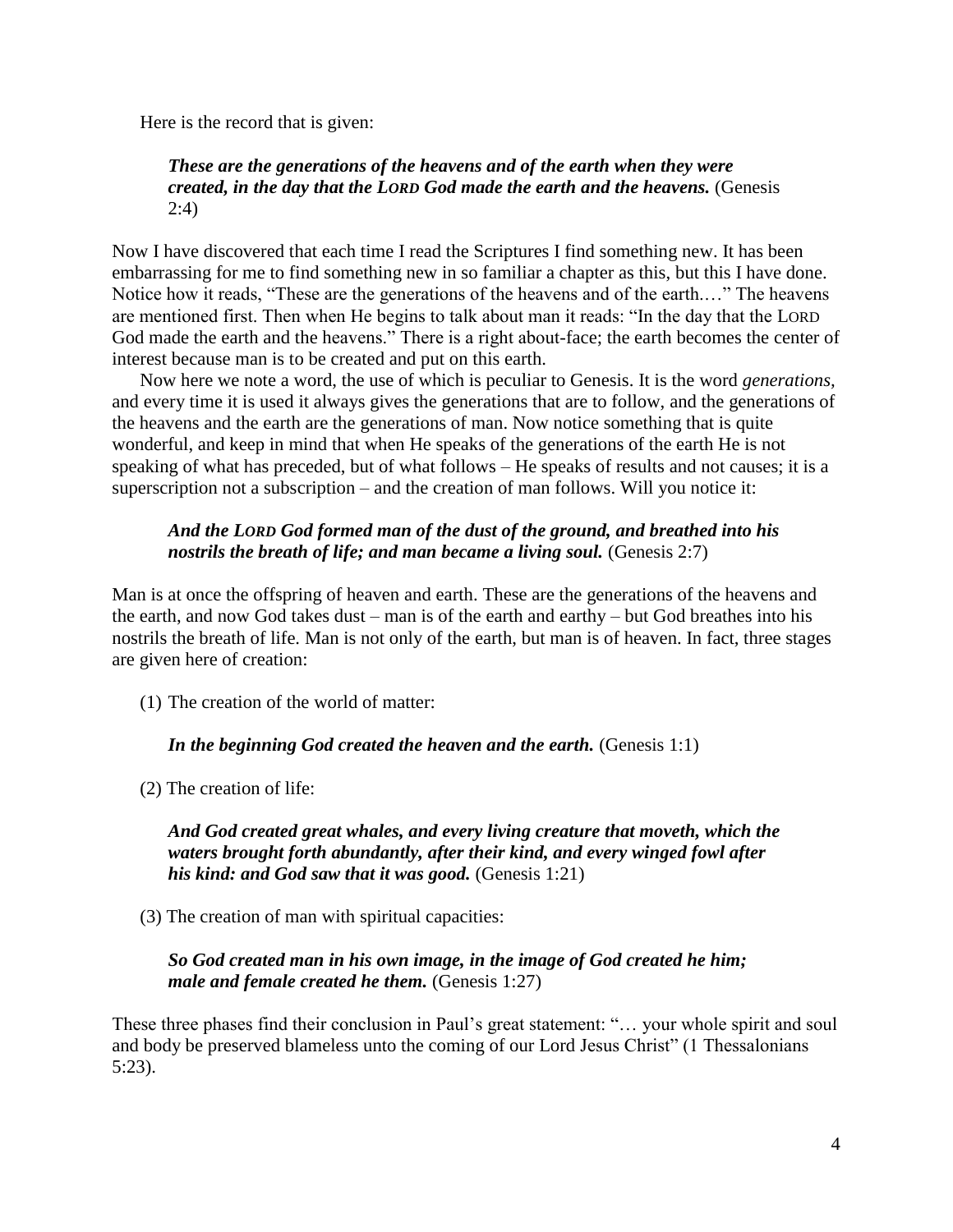On the physical plane man is similar to the animal world. Now, just because a Ford automobile has four wheels, two headlights, and one steering wheel does not mean that it was made in the same factory as a Chevrolet. They are different though they both have the same basic parts. They are made this way because they are both going to operate on the same place, the highway. Man has two eyes, he has two ears, and he has a mouth, as also does the animal world, because both live in the same environment. This does not prove that one evolved from the other but that on the physical side man was made of dust, as the Scripture says. On the psychological side he has a soul, the functional part of man with his drives and his urges – which are too often depraved and perverted.

Then there is his spiritual side which came from God when God breathed into him the spirit of life. Man has a humble origin, and he has a high origin. He is both earthy and heavenly. God created out of dust one in His own image, and we are told that He remembers that we are dust. Too often we forget this. The psalmist said, "I am fearfully and wonderfully made."

Man the creature was made a free, moral agent. He was given the right of choice between good and evil, which is essential to personality; otherwise he would be an automaton. Having been given this right of choice he was put to the test, not to prove he could commit a crime, but rather to test his obedience to God. And here we find that when the devil tempted man, instead of resisting, he listened. God could have made man an automaton, but He did not. So man was able to break from this divinely arranged fellowship. Man doubted God, denied His Word and disobeyed Him. Disaster came and man became depraved.

Genesis 3 is the most important chapter in the Bible in explaining the tragic fruits of disobedience, from the Garden of Eden through the centuries of man's march to the present hour. This chapter draws a clear picture of the life of the town in which you live. In Genesis 1 and 2, you see man created and placed in the Garden of Eden. Now read chapter 3 which delineates our modern life, and you cannot but conclude that man is not in the Garden. Something tragic has happened – man disobeyed God. If you want to know how great was that disobedience and how tragic the results, listen to the Apostle Paul as he looked at the human story, and said:

*Because that, when they knew God, they glorified him not as God, neither were thankful; but became vain in their imaginations, and their foolish heart was darkened. Professing themselves to be wise, they became fools, and changed the glory of the uncorruptible God into an image made like to corruptible man, and to birds, and fourfooted beasts, and creeping things. Wherefore God also gave them up to uncleanness.…* (Romans 1:21-24)

If you will look around you in your town today, you will see that uncleanness in countless thousands of lives.

An illustration of this comes from our own American Indians. Mr. Theodore Epp, who founded the "Back to the Bible" radio broadcast, told me that his father was one of the first missionaries to the Hopi tribe. He said that the missionary work was so unsuccessful at first that the Mennonite folk thought they would leave the mission, but Mr. Epp's father said, "I will go on with it. I will remain here." God rewarded his faith when one of the chiefs of the Hopi tribe was converted. This gave the first avenue of approach, and he could at least read the Bible to the Indians that gathered there.

One day he read in their hearing the first chapter of Romans. After the reading was over, one member of the council took him aside and angrily said, "Don't try to deceive us by saying that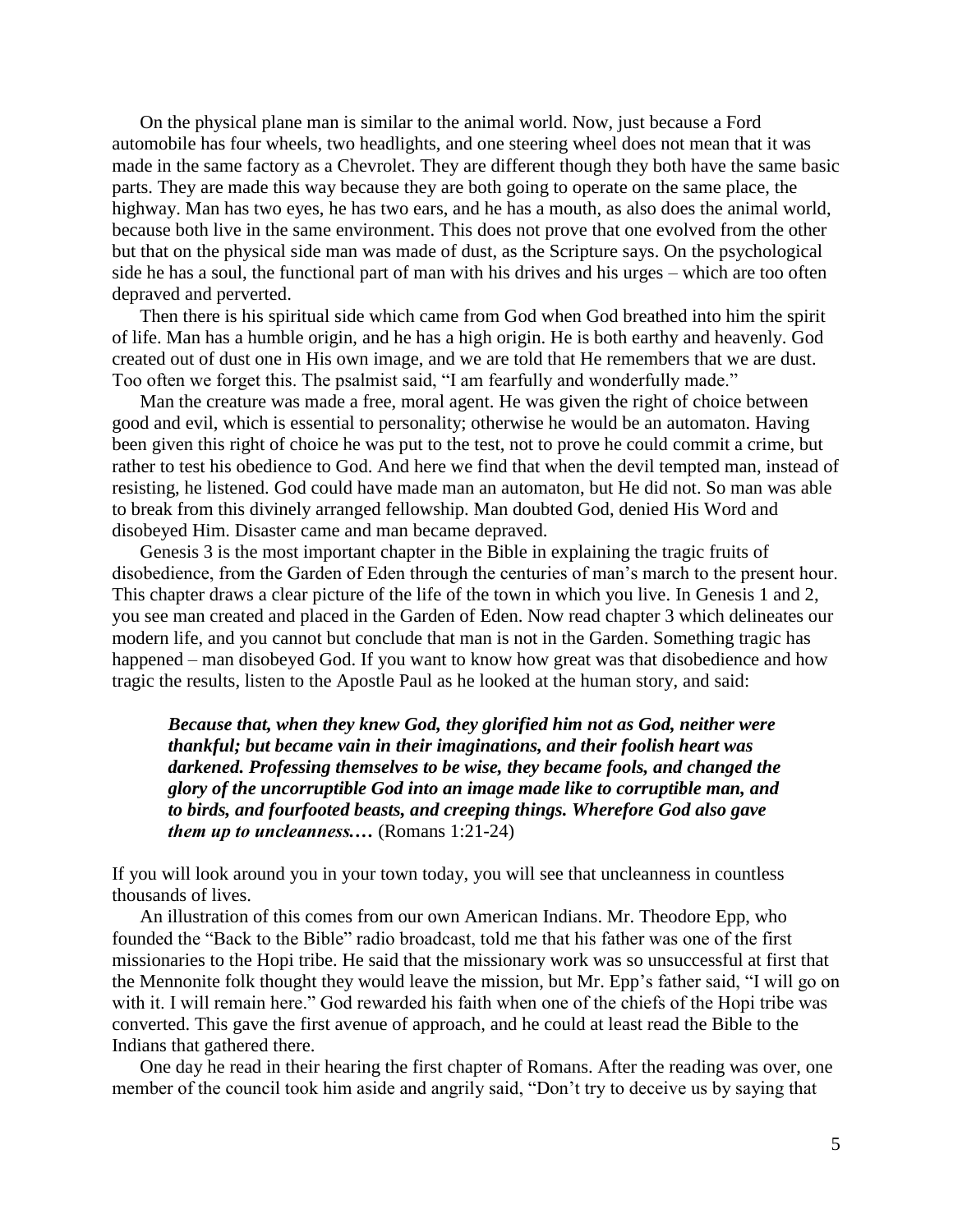you got that out of the Bible. The chief has become a Christian and has told you about us, and you are telling us off by reciting our sins to us." This Indian was amazed to discover that this record had been written of mankind almost two thousand years ago by the apostle Paul. My friend, when man fell, his disobedience plunged an entire race into sin.

And when man's tragic fall took place it was flashed to the far corners of the universe. God's created intelligences read the headlines and mourned for little man who had lifted his midget fist in heaven's face and had defied God.

#### **The Judgment of Mankind**

As the result of his sin, a fourfold judgment came upon mankind. There was first of all a judgment upon the serpent.

#### *And the LORD God said unto the serpent, Because thou hast done this, thou art cursed above all cattle, and above every beast of the field; upon thy belly shalt thou go, and dust shalt thou eat all the days of thy life.* (Genesis 3:14)

Upon the animal world about us is this judgment of God. Paul, writing of it in the eighth chapter of Romans, says,

*For the earnest expectation of the creature waiteth for the manifestation of the sons of God. For the creature was made subject to vanity, not willingly.…* (Romans 8:19, 20)

Now while there is this judgment resting upon the serpent, beyond the serpent there was another one – Satan, and we read that there was a judgment to come upon him:

### *And the great dragon was cast out, that old serpent, called the Devil, and Satan, which deceiveth the whole world: he was cast out into the earth, and his angels were cast out with him.* (Revelation 12:9)

And still another judgment was pronounced – this was upon woman. God said that in sorrow she would bring forth children, but He also said:

*And I will put enmity between thee* [the serpent] *and the woman, and between thy seed and her seed; it shall bruise thy head, and thou shalt bruise his heel.* (Genesis 3:15)

Beloved, go to Bethlehem and look at the event that transpired there about two thousand years ago. That is God's work, not man's:

*Behold, a virgin shall be with child, and shall bring forth a son, and they shall call his name Emmanuel, which being interpreted is, God with us.* (Matthew 1:23)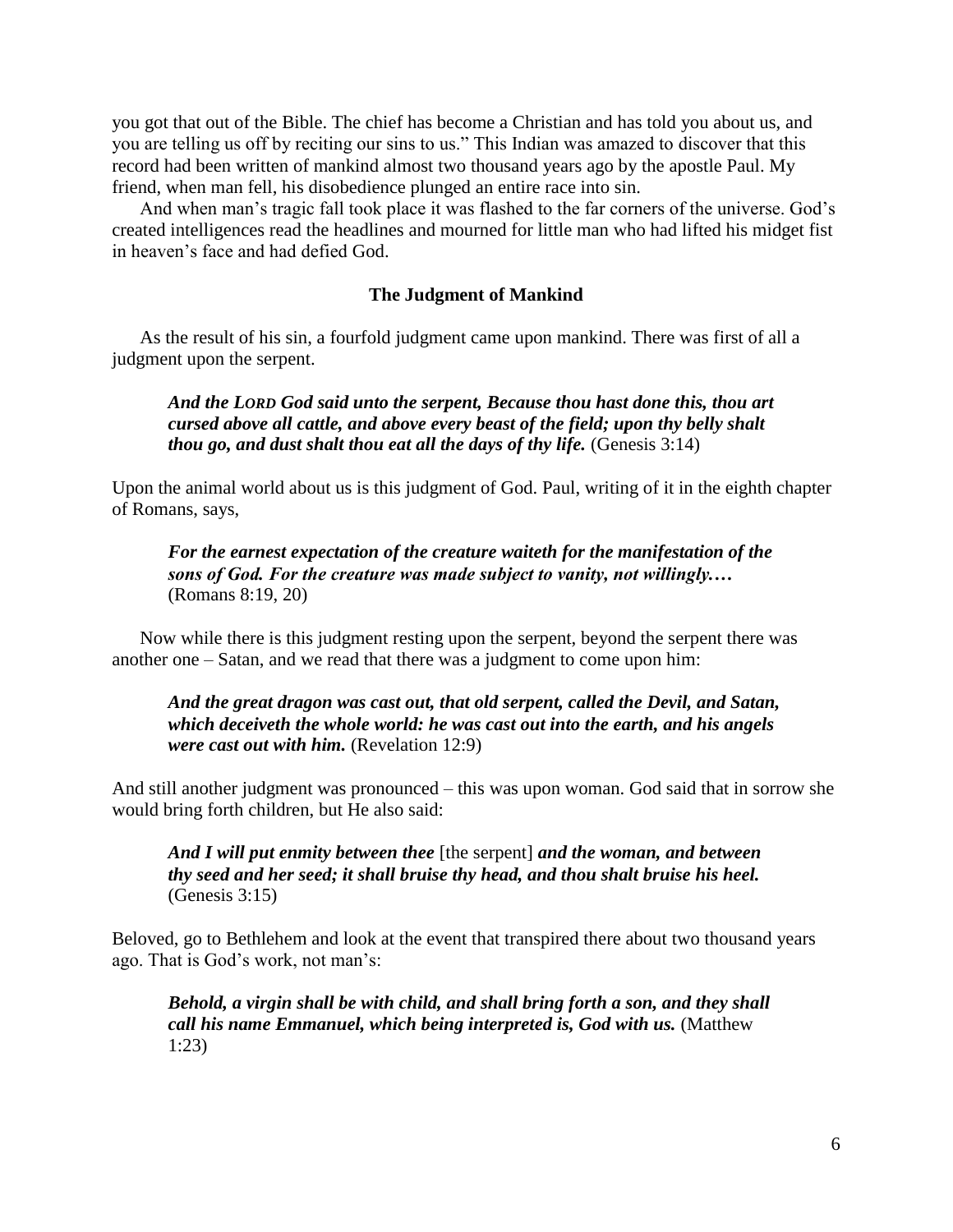Now go to Golgotha and see the bruising of the woman's Seed. That is God's work, not man's. There was a transaction between God the Father and God the Son when He bore the penalty for the sins of the whole world. Yes, judgment came upon woman and upon this earth, and today the whole creation is travailing in pain, waiting for a deliverance that is coming through the redemption that is in Christ.

Then we find that a fourth judgment came, and it was upon man. Listen as God speaks to man:

### *In the sweat of thy face shalt thou eat bread, till thou return unto the ground; for out of it wast thou taken: for dust thou art, and unto dust shalt thou return.* (Genesis 3:19)

Whether we consider man laboring with a crude implement of the Stone Age or see him laboring under the tensions and pressures of this push-button civilization, it is still true that it is by the sweat of his face that he eats bread. It is God's judgment upon man.

This then is the human story. It is a sad story – the sob of the city and the sigh of the countryside. We find life filled with irritations, annoyances, disappointments, and resentments. Men's hearts are filled with frustrations, tensions, and complexes which can often lead a person to some high bridge or building and the plunge to death. It is a story of broken homes, hungry children, and neglected old people. The lullaby of Broadway is a theme in which the drunkard, the harlot, and the thief weave their way into the stream of honest folk. The light of liberty is gone out. Bitterness and wrath are in the hearts of men; envy and hatred are among nations, and strife and gossip are in the house of God. Such is the human story. Scripture says:

*For men shall be lovers of their own selves, covetous, boasters, proud, blasphemers, disobedient to parents, unthankful, unholy, without natural affection, trucebreakers, false accusers, incontinent, fierce, despisers of those that are good, traitors, heady, highminded, lovers of pleasures more than lovers of God; having a form of godliness, but denying the power thereof.…* (2 Timothy 3:2-5)

But that, thank God, is not the final chapter. It is true that "by one man sin entered into the world, and death by sin," but it is also true that *"as by the offence of one judgment came upon all men to condemnation, even so by the righteousness of one the free gift came upon all men unto justification of life"* (Romans 5:18).

Today there stands a cross between us and the Garden of Eden. That cross is not an ambulance sent to a wreck! The Lord Jesus Christ is the Lamb of God slain before the foundation of the world. The cross is not God's second best; it is His very best. God closes the record of man's fall with this verse:

*So he drove out the man; and he placed at the east of the garden of Eden Cherubims, and a flaming sword which turned every way, to keep the way of the tree of life.* (Genesis 3:24)

The cherubim were not to block the way, but God was saying in effect, "In spite of man's sin, I will keep the way of life open for him."